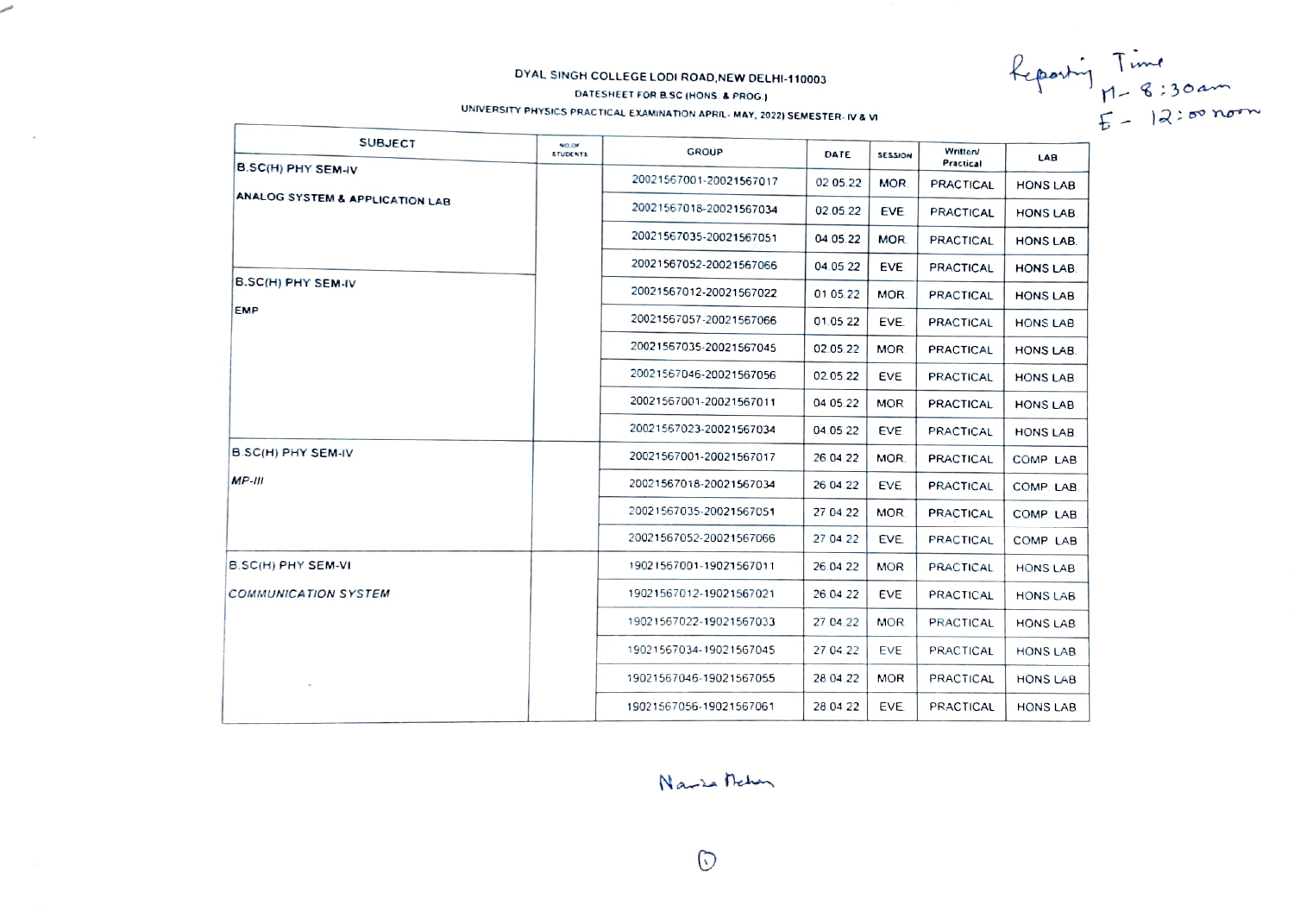report

| B.SC(H) PHY SEM-VI              | 19021567001-19021567016 | 09.05.22 | <b>MOR</b> | <b>PRACTICAL</b> | COMP LAB           | $H - 8:30$ am<br>$E - 12:30$ |
|---------------------------------|-------------------------|----------|------------|------------------|--------------------|------------------------------|
| <b>STATISTICAL MECHANICAL</b>   | 19021567017-19021567033 | 09.05.22 | EVE        | <b>PRACTICAL</b> | COMP. LAB.         |                              |
|                                 | 19021567034-19021567050 | 10 05 22 | MOR.       | <b>PRACTICAL</b> | COMP LAB           |                              |
|                                 | 19021567051-19021567061 | 10 05 22 | EVE.       | <b>PRACTICAL</b> | COMP. LAB.         |                              |
| B.SC(H) PHY SEM-VI              | 19021567001-19021567011 | 05.05.22 | <b>MOR</b> | PRACTICAL        | HONS LAB.          |                              |
| <b>ELECTROMAGNETIC THEORY</b>   | 19021567012-19021567021 | 05.05.22 | EVE.       | <b>PRACTICAL</b> | HONS LAB.          |                              |
|                                 | 19021567022-19021567033 | 06.05.22 | MOR.       | <b>PRACTICAL</b> | HONS LAB.          |                              |
|                                 | 19021567034-19021567045 | 06 05 22 | <b>EVE</b> | <b>PRACTICAL</b> | HONS LAB.          |                              |
|                                 | 19021567046-19021567055 | 07.05.22 | <b>MOR</b> | PRACTICAL        | HONS LAB.          |                              |
|                                 | 19021567056-19021567061 | 07 05 22 | EVE        | PRACTICAL        | <b>HONS LAB</b>    |                              |
| <b>B.SC(H) GENERIC ELECTIVE</b> |                         | 28.04.22 | <b>MOR</b> | <b>PRACTICAL</b> | <b>SENIOR LAB.</b> |                              |
| THERMAL & STATISTICAL LAB.      |                         | 28.04.22 | EVE        | PRACTICAL        | <b>SENIOR LAB.</b> |                              |

Nama Rehan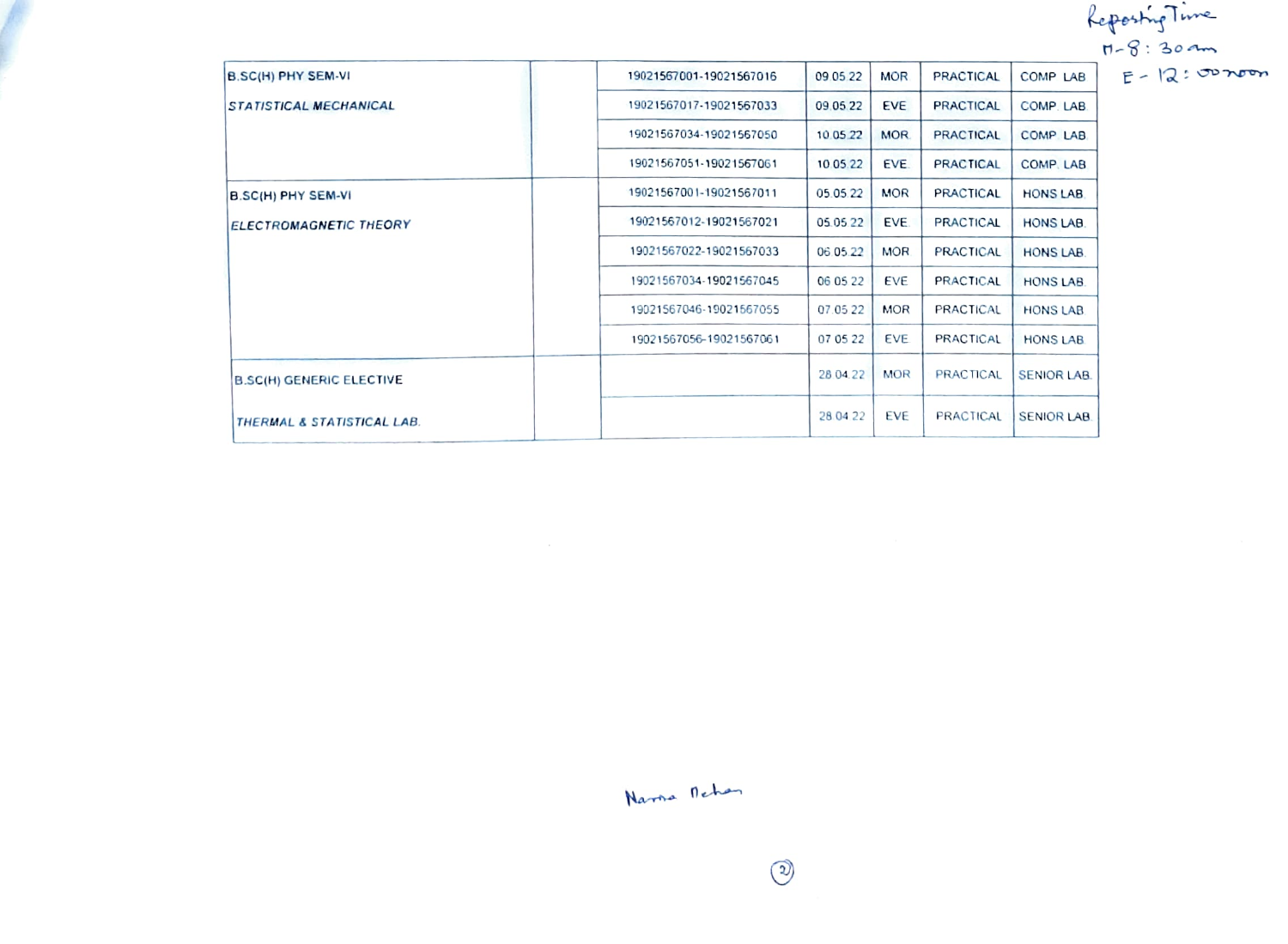### UNIVERSITY PHYSICS PRACTICAL EXAMINATION APRIL- MAY, 2022) SEMESTER- IV & VI

DYAL SINGH COLLEGE LODI ROAD, NEW DELHI-110003<br>
DATESHEET FOR BSC (HONS. & PROG.)<br>TY PHYSICS PRACTICAL EXAMINATION APRIL-MAY, 2022) SEMESTER- IV & VI<br>  $E = 12.58$  PLAT

| <b>SUBJECT</b>                                                                                     | NO OF<br><b>STUDENTS</b> | <b>GROUP</b>                                         | DATE     | <b>SESSION</b> | <b>Written/</b><br>Practical | <b>LAB</b>         |
|----------------------------------------------------------------------------------------------------|--------------------------|------------------------------------------------------|----------|----------------|------------------------------|--------------------|
| <b>B.SC(PROG) PHY SCI SEM-IV</b>                                                                   |                          | 20021582001-20021582015                              | 27.04.22 | <b>MOR</b>     | <b>PRACTICAL</b>             | <b>SENIOR LAB.</b> |
| <b>WAVES &amp; OPTICS</b>                                                                          |                          | 20021582016-20021582033                              | 27.04.22 | EVE.           | <b>PRACTICAL</b>             | <b>SENIOR LAB.</b> |
|                                                                                                    |                          | 20021582034-20021582048                              | 28.04.22 | MOR.           | <b>PRACTICAL</b>             | <b>SENIOR LAB.</b> |
|                                                                                                    |                          | 20021582049-20021582063                              | 28.04.22 | EVE            | PRACTICAL                    | <b>SENIOR LAB.</b> |
|                                                                                                    |                          | 20021582064-20021582078                              | 29 04 22 | MOR.           | <b>PRACTICAL</b>             | <b>SENIOR LAB.</b> |
|                                                                                                    |                          | 20021582079-20021582093                              | 29 04 22 | <b>EVE</b>     | <b>PRACTICAL</b>             | SENIOR LAB.        |
| B.SC(PROG) COMP. SCI. SEM-IV                                                                       |                          | 20021582094-20021582108                              | 30.04.22 | <b>MOR</b>     | <b>PRACTICAL</b>             | <b>SENIOR LAB.</b> |
| <b>WAVES &amp; OPTICS</b>                                                                          |                          | 20021582109-20021582115<br>20021582186 - 20021582191 | 30.04.22 | EVE            | <b>PRACTICAL</b>             | <b>SENIOR LAB.</b> |
|                                                                                                    |                          | 20021582116-20021582134                              | 01 05 22 | <b>MOR</b>     | <b>PRACTICAL</b>             | <b>SENIOR LAB.</b> |
|                                                                                                    |                          | 20021582135-20021582153                              | 01.05.22 | EVE.           | <b>PRACTICAL</b>             | <b>SENIOR LAB.</b> |
|                                                                                                    |                          | 20021582154-20021582171                              | 02.05.22 | <b>MOR</b>     | <b>PRACTICAL</b>             | <b>SENIOR LAB</b>  |
|                                                                                                    |                          | 20021582172-20021582185<br>20021582189 & 20021582192 | 02.05.22 | EVE            | PRACTICAL                    | <b>SENIOR LAB</b>  |
| <b>B.SC(PROG) PHY SCI SEM-VI</b><br>BG (Ping) Physic; Comp &e Sem-II<br><b>SOLID STATE PHYSICS</b> |                          | 19021582128-19021582139                              | 02 05 22 | MOR.           | PRACTICAL                    | <b>JUNIOR LAB</b>  |
|                                                                                                    |                          | 19021582023-19021582033                              | 02 05 22 | EVE            | <b>PRACTICAL</b>             | <b>JUNIOR LAB</b>  |
|                                                                                                    |                          | 19021582035-19021582045                              | 04 05 22 | MOR.           | PRACTICAL                    | <b>JUNIOR LAB</b>  |
|                                                                                                    |                          | 19021582046-19021582056                              | 04 05 22 | EVE            | PRACTICAL                    | <b>JUNIOR LAB</b>  |
|                                                                                                    |                          | 19021582057-19021582068                              | 05 05 22 | <b>MOR</b>     | PRACTICAL                    | <b>JUNIOR LAB</b>  |
|                                                                                                    |                          | 19021582070-19021582080                              | 05 05 22 | EVE            | PRACTICAL                    | <b>JUNIOR LAB</b>  |
|                                                                                                    |                          | 19021582081-19021582091                              | 06 05 22 | <b>MOR</b>     | PRACTICAL                    | <b>JUNIOR LAB</b>  |
|                                                                                                    |                          | 19021582092-19021582102                              | 06 05 22 | EVE            | PRACTICAL                    | <b>JUNIOR LAB</b>  |
|                                                                                                    |                          | 19021582103-19021582111                              | 07 05 22 | <b>MOR</b>     | PRACTICAL                    | JUNIOR LAB         |
|                                                                                                    |                          | 19021582112-19021582116<br>19021582173-19021582175   | 07 05.22 | EVE            | PRACTICAL                    | <b>JUNIOR LAB</b>  |

Name Mehan

 $\odot$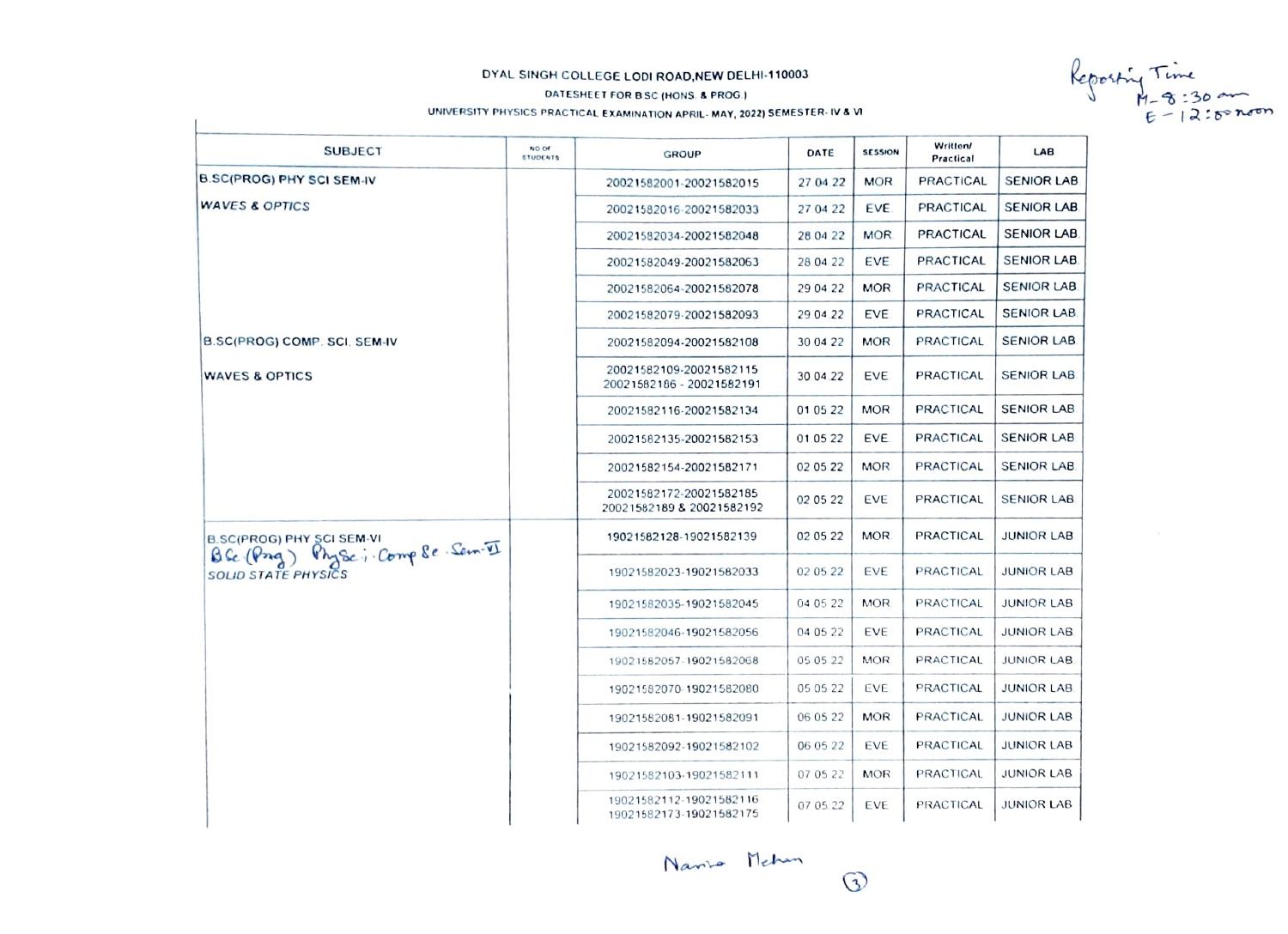Reporting Time<br>M- 8:30 am<br>E-12:00 hom

|                                                                     | 19021582117-19021582127                | 27.04.22 | <b>MOR</b> | <b>PRACTICAL</b> | <b>JUNIOR LAB.</b> |
|---------------------------------------------------------------------|----------------------------------------|----------|------------|------------------|--------------------|
| B.S. Prog Phy Se Sem VI<br>BS. Prof Physic Compse.<br>Sem VI<br>SSP | 19021582011-19021582021                | 27.04.22 | EVE.       | <b>PRACTICAL</b> | <b>JUNIOR LAB.</b> |
|                                                                     | 19021582140-19021582150                | 28.04.22 | <b>MOR</b> | <b>PRACTICAL</b> | <b>JUNIOR LAB</b>  |
|                                                                     | 19021582151-19021582162                | 28.04.22 | EVE.       | <b>PRACTICAL</b> | <b>JUNIOR LAB.</b> |
|                                                                     | 19021582163-19021582172                | 29.04.22 | <b>MOR</b> | <b>PRACTICAL</b> | <b>JUNIOR LAB.</b> |
|                                                                     | 19021582001-19021582010<br>18021582051 | 29.04.22 | EVE.       | <b>PRACTICAL</b> | <b>JUNIOR LAB.</b> |

Navis Rehan